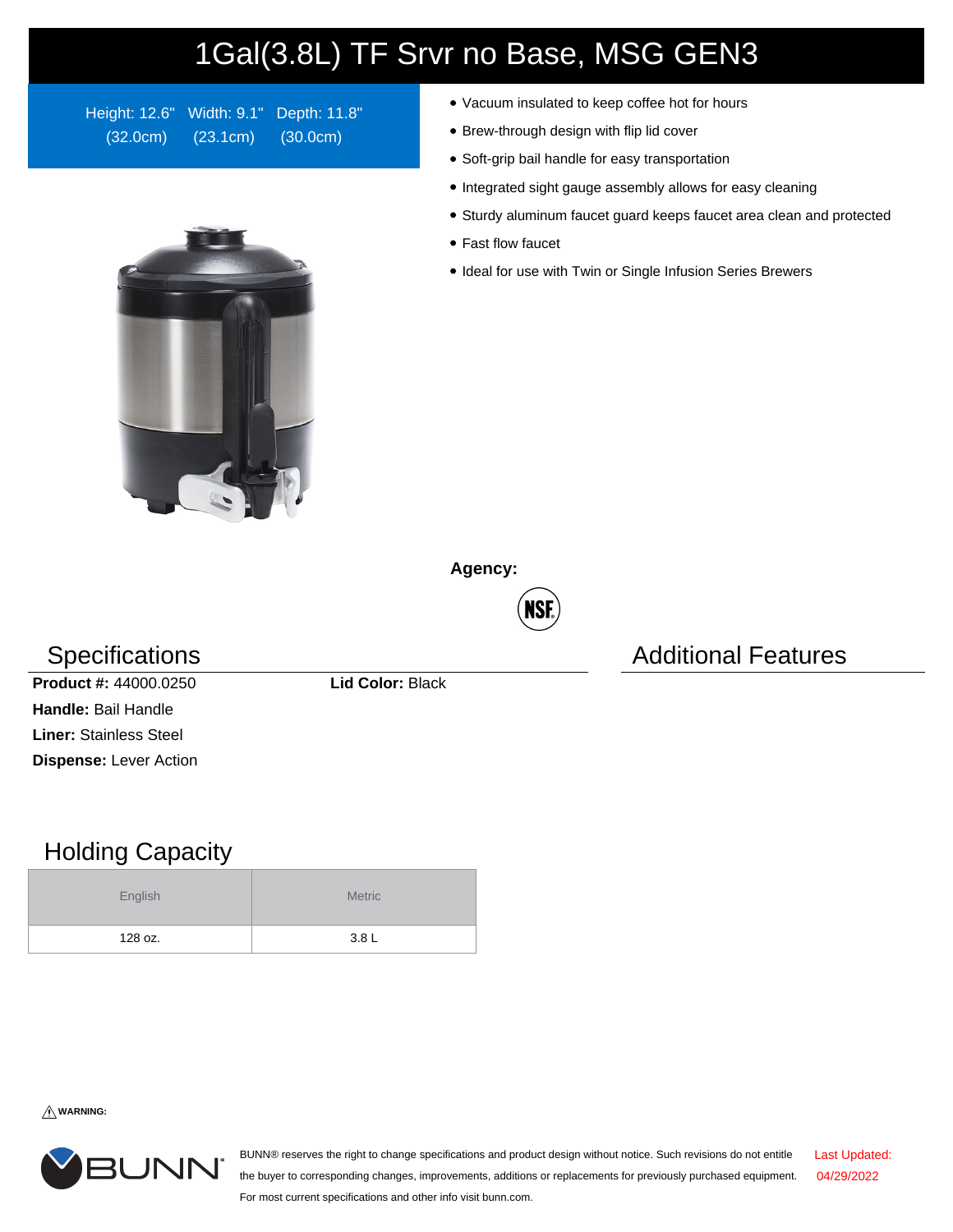

| Unit          |            |         | Shipping |          |            |              |           |                         |
|---------------|------------|---------|----------|----------|------------|--------------|-----------|-------------------------|
|               | Height     | Width   | Depth    | Height   | Width      | <b>Depth</b> | Weight    | Volume                  |
| English       | $12.6$ in. | 9.1 in. | 11.8 in. | 16.6 in. | $11.9$ in. | $15.3$ in.   | 9.300 lbs | $1.752$ ft <sup>3</sup> |
| <b>Metric</b> | 32.0 cm    | 23.1 cm | 30.0 cm  | 42.2 cm  | 30.3 cm    | 38.7 cm      | 4.218 kgs | $0.050 \text{ m}^3$     |



BUNN® reserves the right to change specifications and product design without notice. Such revisions do not entitle the buyer to corresponding changes, improvements, additions or replacements for previously purchased equipment. For most current specifications and other info visit bunn.com.

Last Updated: 04/29/2022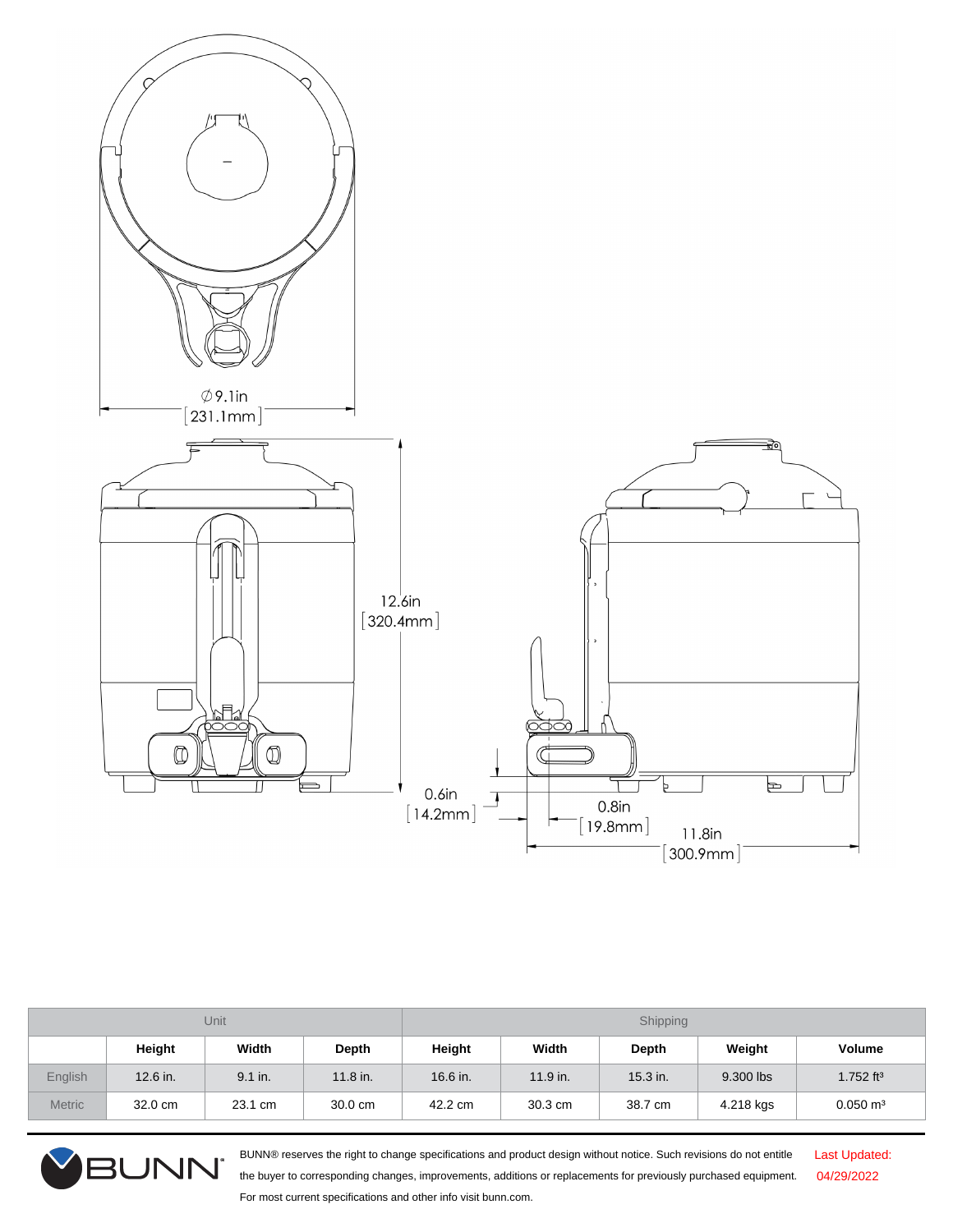Related Products & Accessories:1Gal(3.8L) TF Srvr no Base, MSG GEN3(44000.0250)





BUNN® reserves the right to change specifications and product design without notice. Such revisions do not entitle the buyer to corresponding changes, improvements, additions or replacements for previously purchased equipment. For most current specifications and other info visit bunn.com. Last Updated: 04/29/2022